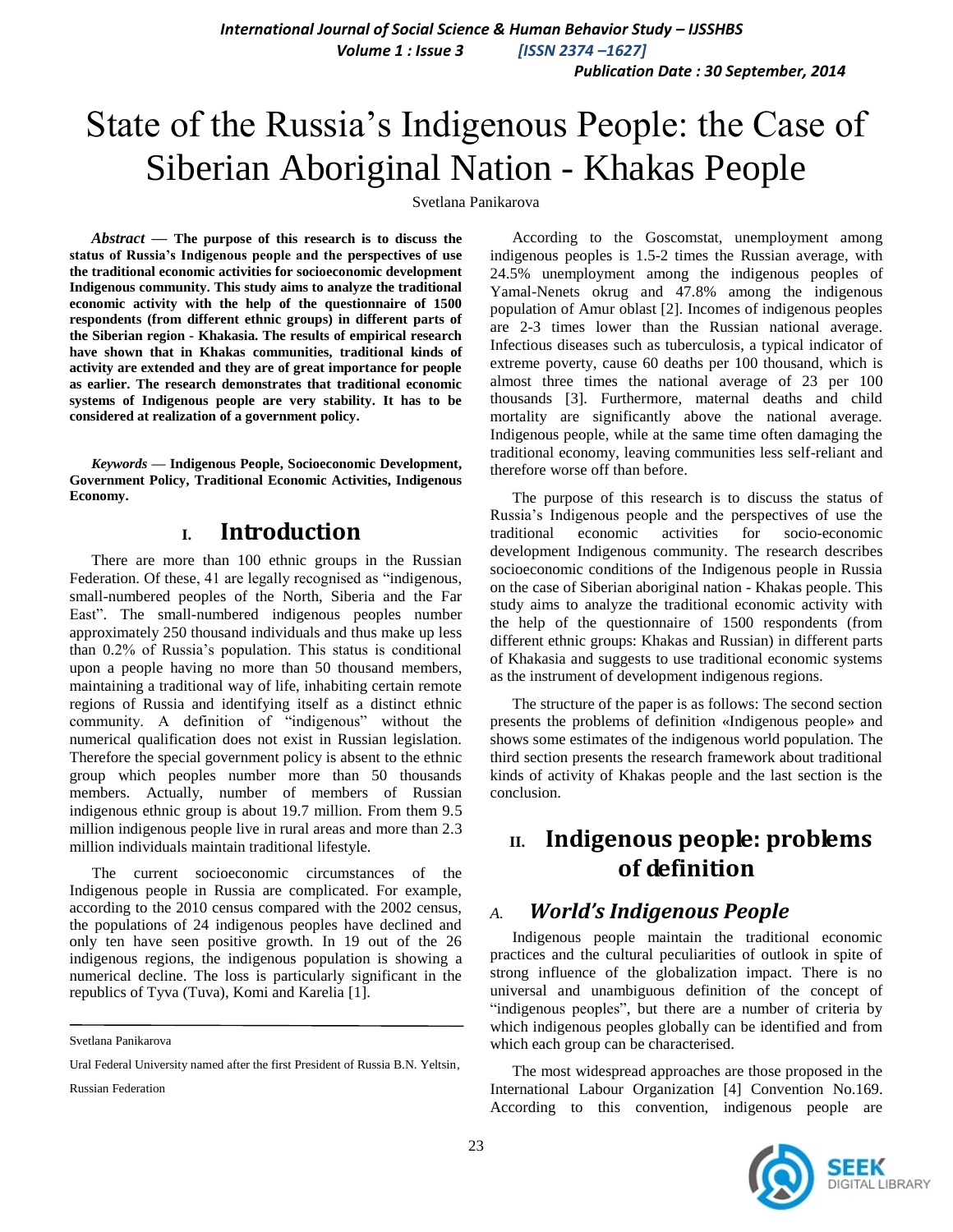### *International Journal of Social Science & Human Behavior Study – IJSSHBS Volume 1 : Issue 3 [ISSN 2374 –1627]*

#### *Publication Date : 30 September, 2014*

descendants of those who lived in the area before colonization and have maintained their own social, economic, cultural and political institutions since colonization and the establishment of new states.

The United Nations system has developed a modern understanding of this term based on: self-identification as indigenous peoples at the individual level and accepted by the community as their member; historical continuity with precolonial and/or pre-settler societies; strong link to territories and surrounding natural resources; distinct social, economic or political systems; distinct language, culture and beliefs; form non-dominant groups of society; and resolve to maintain and reproduce their ancestral environments and systems as distinctive peoples and communities [5]*.*

In the documents of European Bank of Reconstruction and Development, the term "Indigenous Peoples" is used in a technical sense to refer to a social and cultural minority group, distinct from dominant groups within national societies, possessing the following characteristics in various degrees [6]:

- self-identification as members of a distinct indigenous ethnic or cultural group and recognition of this identity by others;
- collective attachment to geographically distinct habitats, traditional lands or ancestral territories in the project area and to the natural resources in these habitats and territories;
- descent from populations who have traditionally pursued non-wage (and often nomadic/transhumant) subsistence strategies and whose status is regulated by their own customs or traditions or by special law or regulations;
- customary cultural, economic, social or political institutions that are separate from those of the dominant society or culture;
- a distinct language or dialect, often different from the official language or dialect of the country or region.

While definitions of «indigenous» may vary from institution to institution, they generally contain three core elements:

- descent from populations inhabiting a region prior to later inhabitants;
- geographical, political, and\or economic domination by late inhabitants or immigrants;
- maintenance of some distinctive social-cultural norms and institutions.

Depending on the definition employed, estimates of the indigenous world population vary. Rough estimates suggest that there are more than 5 000 different groups living in more than 70 countries. It has been further estimated that there are approximately 250-350 million indigenous peoples worldwide, representing 5 percent of the world's population [1]*.* The United Nations Permanent Forum on Indigenous Issues estimated that up to 15 percent of the world's poor, and up to

one-third of the rural poor, are indigenous [5]*.* Table 1 captures three versions of the indigenous population estimates.

| TABLE 1: Indigenous Population by region (millions) |  |  |
|-----------------------------------------------------|--|--|
|                                                     |  |  |

| <b>Region</b>              | <b>First</b><br>version [7] | Second<br>version [8] | <b>Third version</b><br>(own estimates<br>by regions) [9] |
|----------------------------|-----------------------------|-----------------------|-----------------------------------------------------------|
| China                      | 91.00                       | 105.23                | 106.40                                                    |
| South Asia                 | 60.00                       | 94.90                 | 94.90                                                     |
| <b>Former Soviet Union</b> | 28.00                       | 0.40                  | 0.40                                                      |
| Southeast Asia             | 26.50                       | 29.84                 | 29.84                                                     |
| South America              | 16.00                       | 19.53                 | 16.00                                                     |
| Africa                     | 14.20                       | 21.98                 | 21.98                                                     |
| Central America/Mexico     | 12.70                       | 19.07                 | 12.70                                                     |
| Arabia                     | 5.00                        | 15.41                 | 15.41                                                     |
| USA/Canada                 | 2.70                        | 3.29                  | 3.29                                                      |
| Japan/Pacific Island       | 0.80                        | 0.00                  | 0.80                                                      |
| Australia/New Zealand      | 0.60                        | 0.46                  | 0.60                                                      |
| Greenland/Scandinavia      | 0.12                        | 0.10                  | 0.12                                                      |
| Total                      | 257.62                      | 310.21                | 302.45                                                    |

Regardless of the definition or estimates of size, one must begin by acknowledging the remarkable diversity of the world's indigenous peoples. Their communities are distributed throughout the continents of the earth, and their members range from traditional hunter-gatherers and subsistence farmers to the expert professionals recognized in industrialised nations. Some indigenous populations have remained essentially the same for hundreds of years, even into the modern era, while others have been highly integrated into the dominant cultural and economic society [10].

### *B. Russia's Indigenous People*

The economy of indigenous people of the Russian Federation at the beginning of the XX century included set of traditional types of extensive economy such as different combinations agriculture, cattle breeding, hunting, fishery, gathering wild-growing plants, crafts and trade. There are some types of traditional economy in the territory of the Russia and estimate of the Indigenous Russia's population (Tabl. 2).

TABLE 2: Types of indigenous economy in the Russian territory

| Type of<br>indigenous<br>economy        | <b>Ethnic group</b>                                                                            | <b>Indigenous</b><br>population<br>estimate<br>$-thousand)*$ |
|-----------------------------------------|------------------------------------------------------------------------------------------------|--------------------------------------------------------------|
| Reindeer<br>husbandry                   | Nenets, part of Komi people, Chukchi<br>people, North group of Yakuts,<br>Koryaks, Sami people | 63.7                                                         |
| "Taiga type"<br>of cattle<br>husbandry  | Yakuts                                                                                         | 284.1                                                        |
| "Steppe type"<br>of nomadic<br>herding  | Tuvans, Buryats, Altayans, Khakas<br>people, Kalmyks, Bashkirs, Kazakhs                        | 1907.8                                                       |
| Traditional<br>sea hunting              | Eskimo people, part of Chukchi people,<br>Aleuts                                               | 3.4                                                          |
| Reindeer<br>hunting                     | Nganasans, Enets, Evenks, Evens, part<br>of Khants and Mansi, Selkups, Dolgans,<br>Tofalars    | 68.0                                                         |
| "North taiga<br>type" of<br>hunting and | Teleuts, Orochs                                                                                | 1.7                                                          |

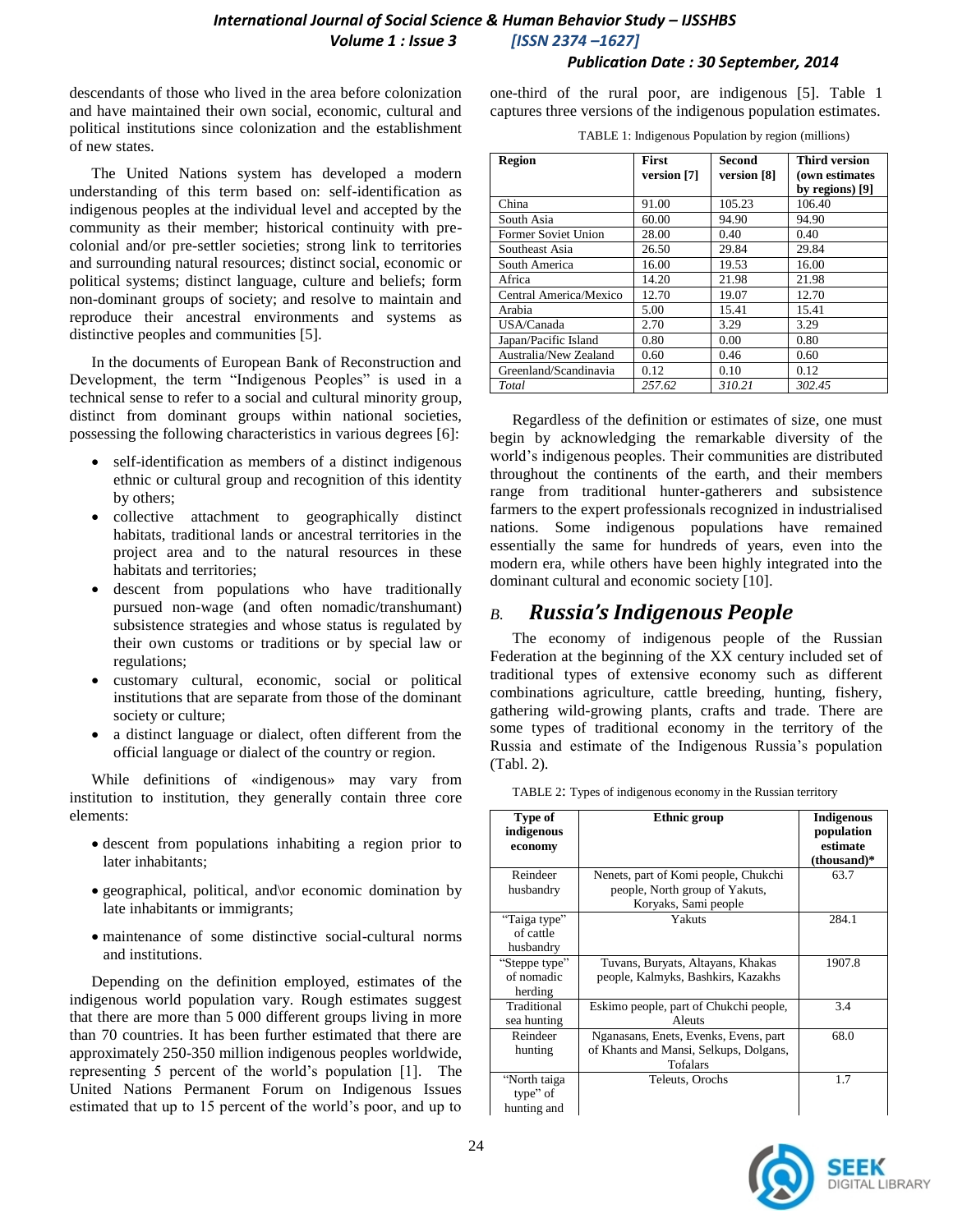#### *Publication Date : 30 September, 2014*

| gathering     |                                       |        |
|---------------|---------------------------------------|--------|
| economy       |                                       |        |
| Traditional   | Part of Khants, Chulyms, Kets, Ulchs, | 15.8   |
| fishing       | Udege, Nivkh people                   |        |
| economy       |                                       |        |
| Traditional   | Veps, Karelians                       | 28.2   |
| agriculture   |                                       |        |
| with hunting  |                                       |        |
| and gathering |                                       |        |
| Total         |                                       | 2372.2 |

\*according to the 2010 census

Some of these types of indigenous economy practically disappeared today or were cardinally transformed, such as traditional sea hunting, reindeer hunting, "north taiga type" of hunting and gathering economy, traditional fishing economy. Others, on the contrary, revived in the period of a long economic crisis of the 1990th and now make essential impact on economy of national regions and territories, for example, reindeer husbandry, "taiga type" of cattle husbandry, "steppe type" of nomadic herding, traditional agriculture with hunting and gathering.

Thus, the indigenous people number living in the territory of Russia makes about 2.4 million. Indigenous economic system is part of a socioeconomic totality that connects and governs the lives of Russia's Indigenous community. Unfortunately, the indigenous economy is not capable to exist in the conditions of the modern market without the state support. Articles 3 and 20 of the United Nations Declaration on the Rights of Indigenous people would therefore be important rallying points to push for the recognition of indigenous economic systems. However, Russia has not ratified ILO Convention 169 and abstained from voting in the UN General Assembly on the adoption of the UN Declaration on the Rights of Indigenous Peoples.

# **III. The Case of the Khakas People**

This part of article describes economic and social situation of one of Siberian ethnic group – the Khakas people. Khakas is an aboriginal ethnos of Southern Siberia which traditional employment are nomadic cattle breeding, hunting and gathering of forest product.

### *A. Khakas people background*

In 1991 the territory populated by Khakas people got the status of a republic. The title ethnos (Khakas) makes 12% of population of Khakasia or 65.4 thousand persons. The contemporary ethnic composition of Khakasia has been formed rather recently. In 1910 Khakas people made 98% of the region population. The results of the First Russian Population census in 1926 showed Khakas had made 53% (44.2 thousand persons) of all inhabitants of the territory. Population had sharply increased (3.1 times) from 1926 to 1939. It continued to improve further because of inflow of labor migrants from other parts of Russia. This influx of the Russian-speaking migrants has provoked the acceleration of assimilation of the autochthonic population. The government policy on industrialization of Siberia from 1960 to 1980 has

strongly destroyed habitual life of the aboriginal people and has not offered any other alternatives of employment. Later physical and mental health of Khakas people have been dramatically decreasing in the Russian reforms of the end of the 20th century*.* Khakas people have poorly adapted to the new socio-economy institutes and the alien means of generating livelihoods. Social problems, including alcoholism and suicide behavior, are prevalent in the Khakas communities. In this connection, Khakas communities are characterized by the lowest level of economic improvement and the life quality.

Khakas people have long development of indigenous economy to govern their societies. Their traditional economic systems ensured sustainable utilization of resources, social responsibility and harmonious relationships through cooperation.

The government decisions of the period of a planned economy on agro-industrial development of Siberia have negatively affected the environment of Khakasia.

Firstly, there was a campaign for tilling virgin soil in 1956- 1961 when 46% of farmland of the Republic had been ploughed. Such scale-plowed land without local agro climatic features has led to heavy ecological consequences. The steppe territories underwent the strongest wind erosion and soon the arable land has been destroyed. To this day 85% of an arable land are subject to a wind erosion and about 30% are carried in the category of poor (having 1.5-2% of a humus) [11]*.* The area of pastures was reduced therefore by many collective farms (collective farms and soviet farms) which have been compelled to overtake cattle for grazing in summertime in a taiga. As a result of hundred springs and the wood rivers have been trampled and have disappeared. Many rare species of plants have stopped to exist.

Secondly, there was a campaign for development of light industry in the 1960th when several powerful industrial complexes had been constructed. It was necessary to increase a livestock of sheep for maintenance complexes of raw materials (wool). The livestock of sheep has increased 3.3 times in republic for 30 years and has got about 1.5 mln in the 1990 (Table 3). The cattle breeding was still extensive, therefore loading on pastures was excessive and by the end of the 1990th, it made 5 times more scientifically proved norm. It has caused a deep and scale degradation of the steppe territory of Khakasia.

TABLE 3: Livestock dynamics in Khakasia

|        | Livestock of everything (thousand) |       |        |       |       |       |       |
|--------|------------------------------------|-------|--------|-------|-------|-------|-------|
|        | 1880-92                            | 1917  | 1990   | 1995  | 2000  | 2005  | 2010  |
| Equine | 73.3                               | 70.9  | 28.2   | 24.7  | 14.7  | 14.3  | 31.9  |
| Cattle | 75.1                               | 113.8 | 257.8  | 179.1 | 134.3 | 139.2 | 169.4 |
| Sheep  | 168.8                              | 277.2 | 1488.8 | 543.7 | 156.8 | 78    | 175.0 |

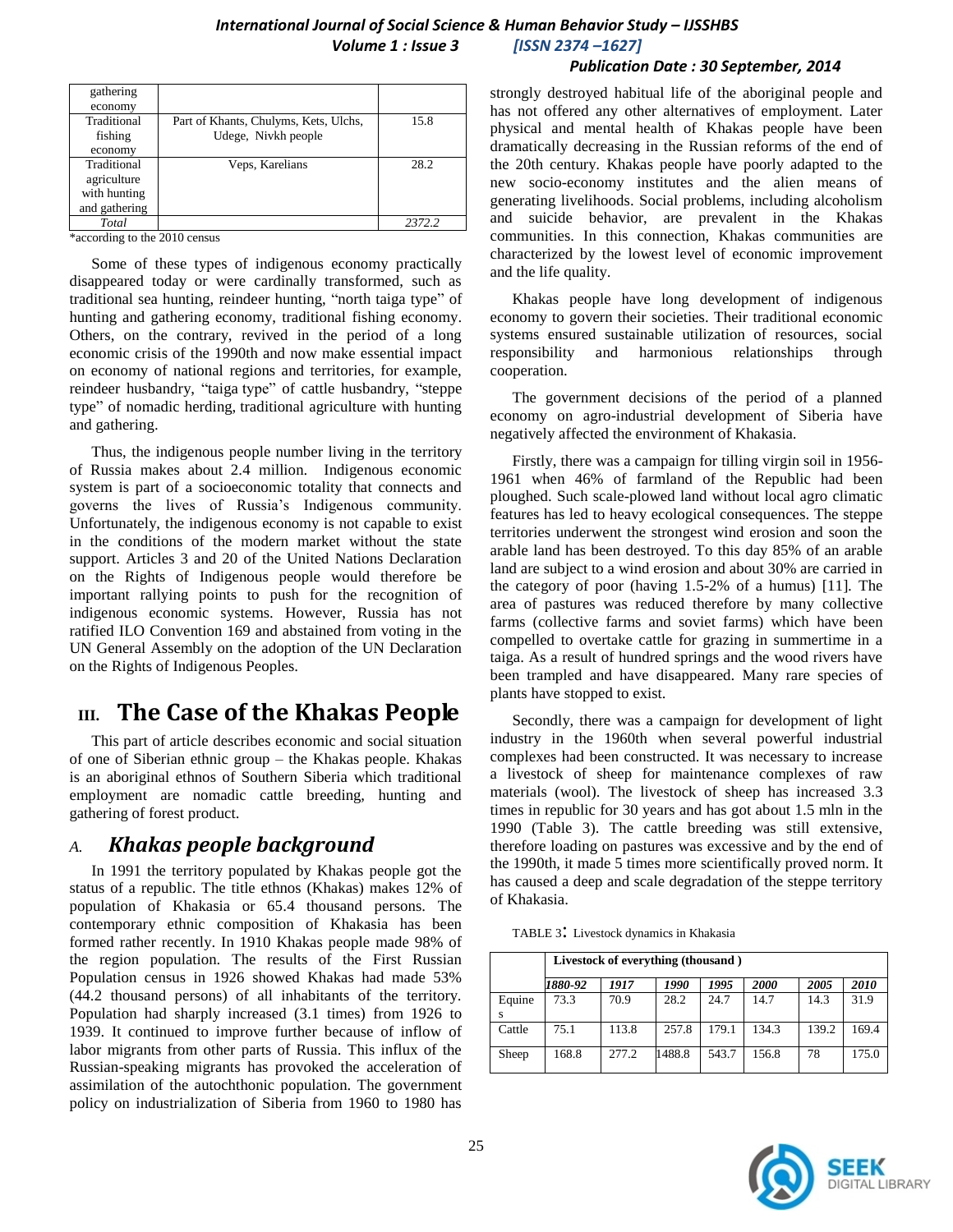### *International Journal of Social Science & Human Behavior Study – IJSSHBS Volume 1 : Issue 3 [ISSN 2374 –1627]*

 *Publication Date : 30 September, 2014*

Thus various government policies that aim to modernize, standardize, and scale up rural production as well as increase manufacturing demand destroyed the system of traditional knowledge which was existing for many hundreds years in the Khakas territory. For generations, Khakas have lived in natural ecosystems in which they have developed and practiced livestyles and belief systems that draw upon their deep knowledge about local plants, wildlife, and ecology. They used different strategies for maintaining livelihoods including hunting, gathering, nomadic grazing, fishing, and intensive agriculture. This variety of strategy provided preservation of ecological system [12, 13].

## *B. Stability of Traditional Economic Activities of Khakas People*

The purpose of this abstract is to prove that traditional economic activities of Khakas people remains in local communities on the contrary to assimilation and negative state policy consequences for ethnos. This study aims to analyze traditional economic activity of Khakas with the help of the questionnaire of 1500 respondents (Russian and Khakas) in different parts of Khakasia.

The results of empirical research have shown that in Khakas holdings the cattle breeding still prevails (Figure 1). The livestock of Khakas holdings is about 25-50 % more than of Russian holdings.



Figure 1: Shares of household economy are involved in traditional agricultural activity

The visible land-user differences exist between Khakas and Russian holdings. The Khakas people are using the smaller area of the land as fields and gardens than the Russian and greater part of land as haymaking and pastures.

Traditional wildlife management takes a significant place in maintaining livelihoods inhabitants of Siberia. For example, about 40% citizens of Khakasia are involved in to gathering. Figure 2 describes that more Khakas people than Russian, which are involved into gathering.



Figure 2: Shares of household economy are involved in traditional wildlife management

Thus, despite strong influence of the Russian migrants on indigenous people, in Khakas communities traditional kinds of activity are extended and they are of great importance for people as earlier [14].

Stability of economic activity of Khakas people allows assuming that indigenous economic development governs the way of life of Khakas community. The guiding principles of national policies on indigenous economic development could recognize the rights of indigenous people to establish traditional economic activity. Besides such rights have to be at not only "indigenous, small-numbered peoples of the North, Siberia and the Far East" and at all indigenous people of the Russian Federation.

### **IV. Conclusions**

The major points covered by this paper may be summarized as follows, the traditional economic systems of indigenous people are very stability. The territory of Siberia was attached to the Russian Empire in the 18th century. Since then traditional economic institutions of Khakas people passed a difficult way of evolution. There were some important periods of transformation such as imperial policy of resettlement of peasants from the Central Russia to Siberia (1890-1913th), revolution and military communism (1917- 1920th), Stalin collectivization and repressions (1929-1938th), Soviet planned economy (1940-1990th), market reforms (1990-2000th). The results of empirical research have shown that in Khakas communities traditional kinds of activity are extended and they are of great importance for people as earlier. Therefore, stability of traditional economic systems has to be considered at realization of a government policy.

### *References*

- [1] International Work Group for Indigenous Affairs (IWGIA), "The Indigenous World 2013‖. Edison, NJ: Transaction Publishers, 2013.
- [2] State Statistics Committee (Goskomstat), "Regions of Russia. Socioeconomic indexes. 2012". URL: http://www.gks.ru/wps/wcm/connect/rosstat\_main/rosstat/ru/statistics/pu blications/catalog/doc\_1138623506156